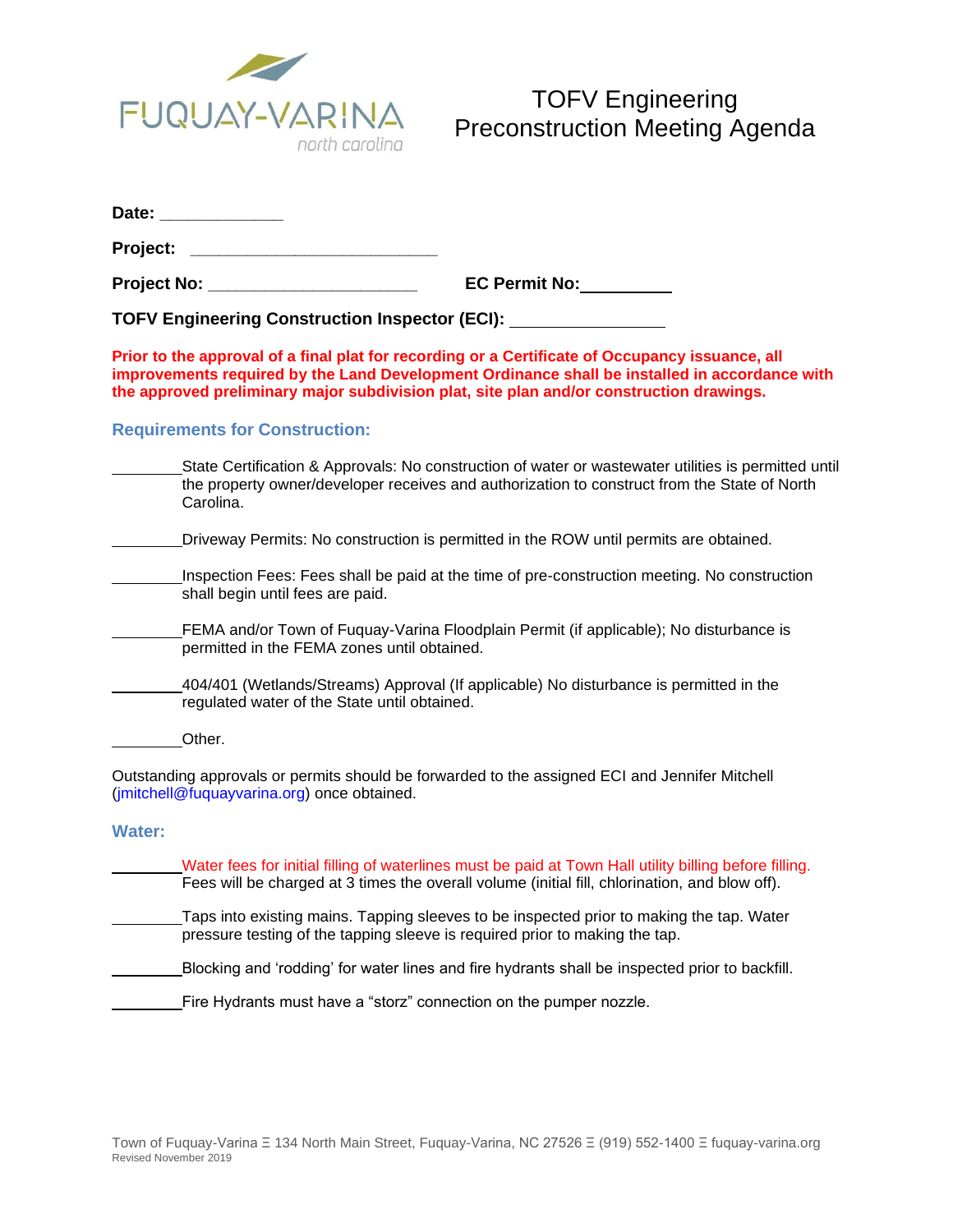

# TOFV Engineering Preconstruction Meeting Agenda

All water lines will be pressure tested at 200 PSI for 2 hours.

- All water lines will receive a total coliform analysis provided by the contractor and witnessed by the ECI. The ECI will identify the locations for which water samples are to be taken. Any failures of these tests will require water fees to be paid as indicated above, but at a rate of 2 times the volume (chlorination and blow off.)
- All water services will be inspected prior to backfill. Meter box lids with a hole for the antenna are required.

Water line requires tracer wire, smart balls at fittings and locator balls. After placement these must be inspected prior to placement of ABC on the roadway.

### **Sewer:**

Sewer pressure testing of all lines and vacuum testing of all sewer manholes is required.

Mandrel testing of PVC sewer lines. All strings in place prior to the arrival of the ECI.

All sewer services and taps will be inspected prior to backfill.

Taps into existing mains. Patching and backfill of open-street cut.

Sewer lines will be plugged at the start of construction, continuing throughout the duration of the project. The installation and removal of plugs will only be permitted in the presence of an ECI.

Sewer services must have a locator ball ("dumb ball") 2-ft below grade at the "Y" in the main and at the riser stack.

### **Roadways:**

Proof-roll of subgrade prior to placement of ABC.

Proof-roll of ABC under curb prior to placement of curbing.

Proof-roll of ABC prior to paving.

Inspection of sidewalk forms and subgrade prior to placing concrete.

### **Sediment and Erosion Control:**

Follow approved plan and construction sequence

Stabilization requirements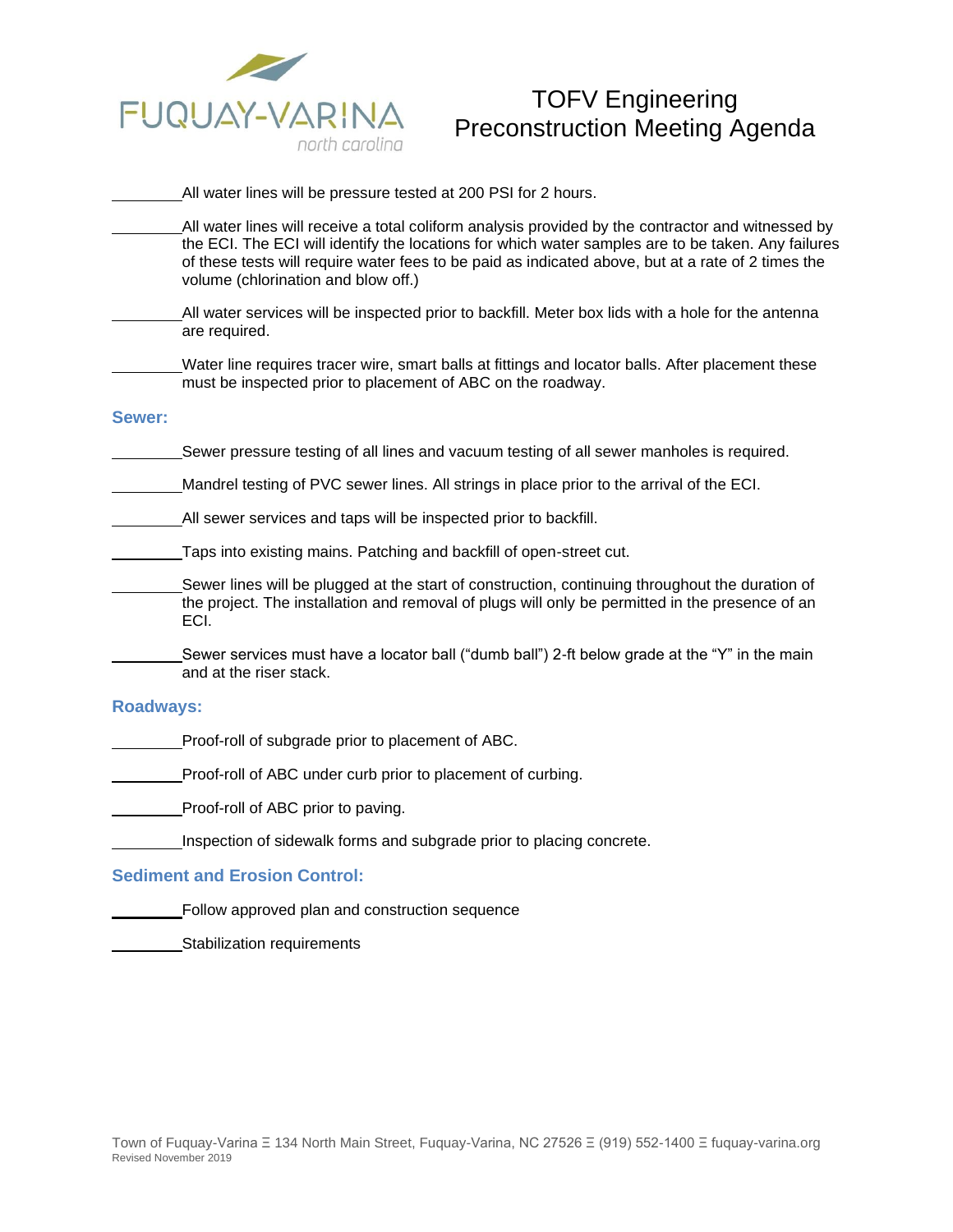

# TOFV Engineering Preconstruction Meeting Agenda

| _Areas of concern on site (buffers, stream crossings, road entrances) |
|-----------------------------------------------------------------------|
|-----------------------------------------------------------------------|

**Self-inspection requirements** 

Enforcement

**Completion Requirements** 

# **Stormwater:**

BMPs: Town approval required prior to converting erosion control devices to stormwater.

# **Requirements for Final Plat/Certificate of Occupancy:**

Preliminary Walk Through with ECI (See attached Walk Through Information Sheet)

Formal Walkthrough (See attached Walk Through Information Sheet)

Stormwater Documents (As-builts, Recorded OPM Agreements, Engineer Certs, Underlying Agreements, etc.)

Fee in Lieu (if applicable)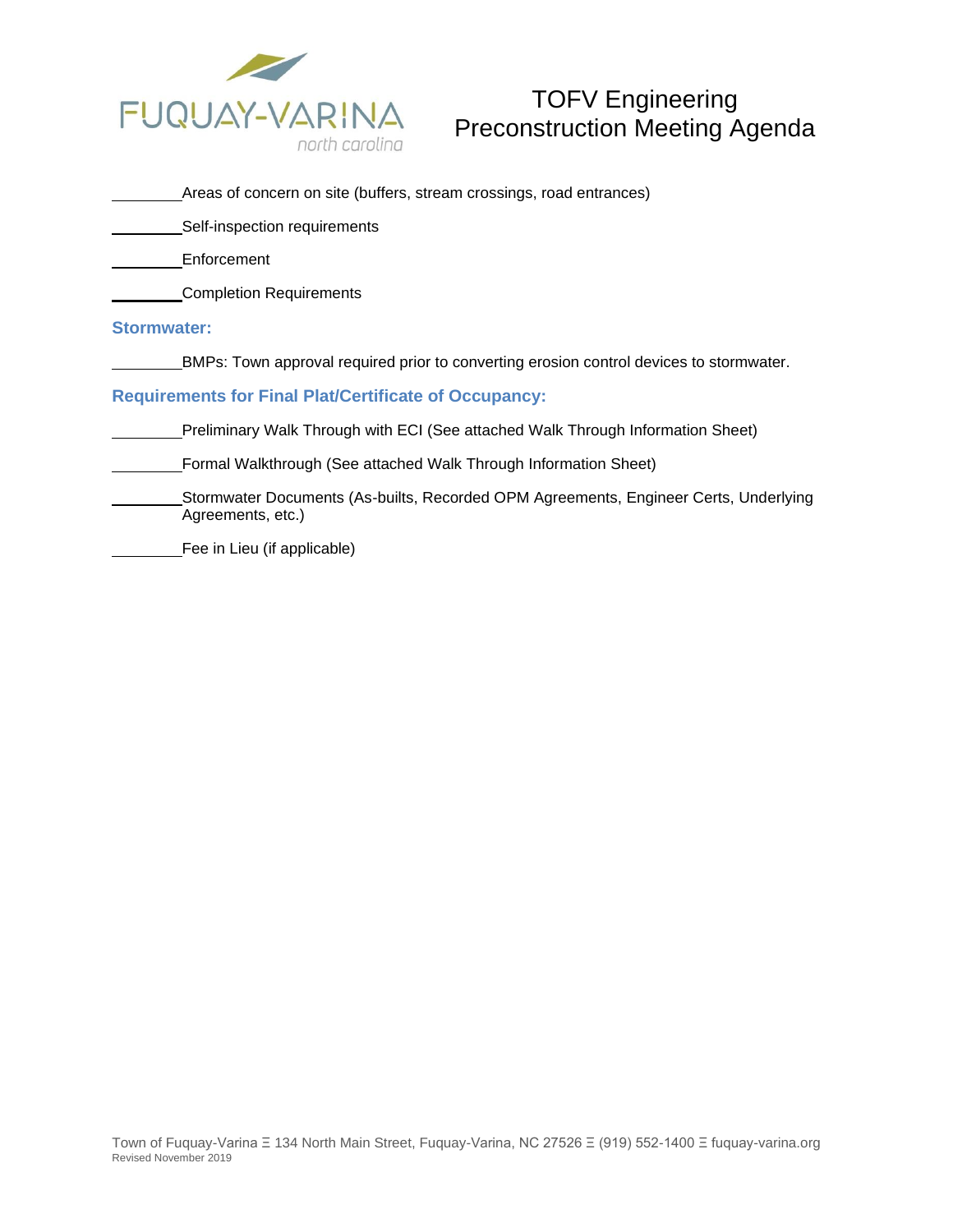

# TOFV Engineering Walkthrough Information

Request a Preliminary Walk Through with ECI: All provided punch list items must be completed prior to calling for a formal walk through. See attached Preliminary Walk Through Information Sheet.

Request Formal Walkthrough by contacting Public Works (Kim Nobles, knobles@fuquayvarina.org, 919-753-1027). All punchlist items from the Formal Walkthrough must be corrected.

### **Site:**

• The entire site must be seeded and stabilized.

### **Roads and right of way:**

- Roads and curbs must be clean and free of debris, dirt and asphalt. All cracked curb must be replaced.
- The entire width of the right of way must be graded to the final grade and be free of debris.
- All roads must be complete to the limits of the phase.

### **Sidewalk:**

• All required sidewalks must be installed except those sidewalks abutting building lots where sidewalk will be constructed by the home builder

### **Mailbox Kiosk:**

- The mailbox kiosk must be installed.
- Any required mailbox kiosk landscape screening must be installed.

### **Landscaping:**

- All required street trees must be installed except those street trees abutting building lots where the trees will be installed by the home builder.
- All required perimeter and thoroughfare buffers must be planted except those located within building lots where the landscaping will be installed by the home builder and all open space areas must be seeded and stabilized.

#### **Water:**

- Water meters must be set at final grade and installed per Town of Fuquay-Varina water meter detail.
- Fire hydrants must be set so the center of the nozzle cap is 18" to 24" above finish grade.
- Water line tracer wire test stations must be set abutting each fire hydrant.
- Fire Hydrants must be painted standard Town of Fuquay Varina colors (or an approved equivalent): Ace Hardware Safety Red "225A123", and Ace Hardware Aluminum "225A110." The bonnet and caps shall be Aluminum and the rest Safety Red.
- Water valves in roadway must be flush with finished asphalt surface.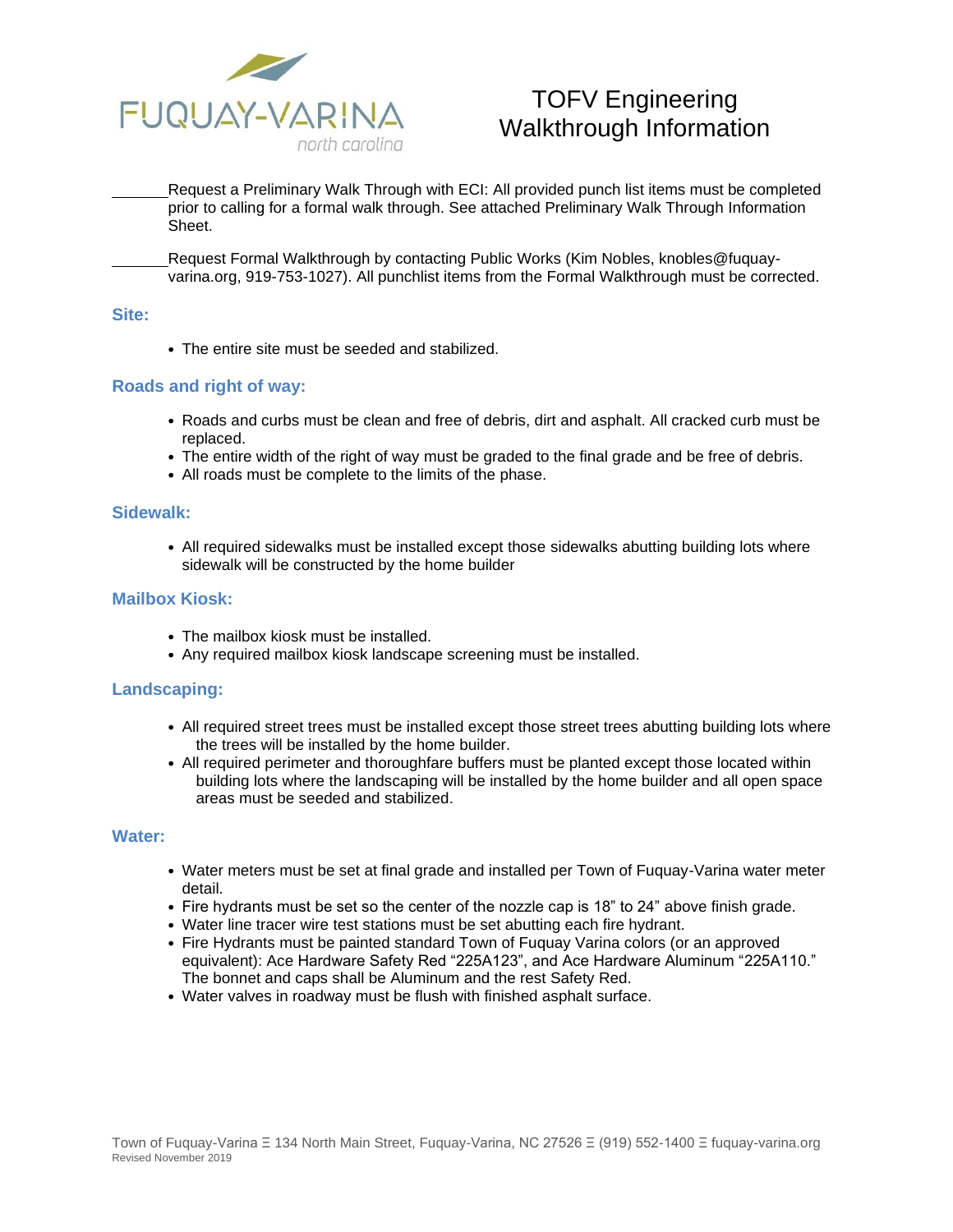

# TOFV Engineering Walkthrough Information

### **Storm Drainage System:**

- The storm drainage system must be clean and free of rocks, dirt and debris.
- Storm drainage boxes must be clean, must have a concrete invert and must have the weep holes filled with brick and mortared in place.
- Storm drainage grates must be firmly supported on all 4 sides of the storm drain box.
- Storm drainage outfall lines must be clean and free of blockages for their entire length.

### **Sanitary Sewer:**

- The sanitary sewer line must be clean and free of dirt and debris.
- Sewer manhole lids in street must be flush with final grade.
- Sewer plug must be removed during the final walk through.

### **Lighting:**

- Street lighting installation requests should be made early to appropriate parties.
- Such requests are the responsibility of the developer, not the Town.
- Separate requests should be made to the appropriate parties to Duke and/or to their representatives.
- Separate lighting requests must be made for interior street or site lighting than for lighting on NCDOT streets.

# **TOWN OF FUQUAY-VARINA ENGINEERING CONTACTS:**

Tracy Stephenson, PE **Matt Poling, PE** Jennifer Mitchell<br>Town Engineer **Contains State Staff Engineer** Communications Communications of the Staff Engineer Communications Town Engineer **Staff Engineer** Staff Engineer Engineering Specialist<br>
(919) 753-1039 (919) 753-1035 (919) 753-1035 [tstephenson@fuquay-varina.org](mailto:tstephenson@fuquay-varina.org)

Ron Nesary **Nesary Charles Phillips Howard Bishop Howard Bishop Howard Bishop** Engineering Construction Inspector Engineering Technician Engineering Construction Inspector (919) 795-5156 (919) 604-2156 (984) 220-5776 [rnesary@fuquay-varina.org](mailto:rnesary@fuquay-varina.org) [cphillips@fuquay-varina.org](mailto:cphillips@fuquay-varina.org) [hbishop@fuquay-varina.org](mailto:hbishop@fuquay-varina.org)

Gary Janshego Engineering Construction Inspector (919) 622-5439 [gjanshego@fuquay-varina.org](mailto:gjanshego@fuquay-varina.org)

(919) 753-1039 (919) 753-1035 (919) 753-1004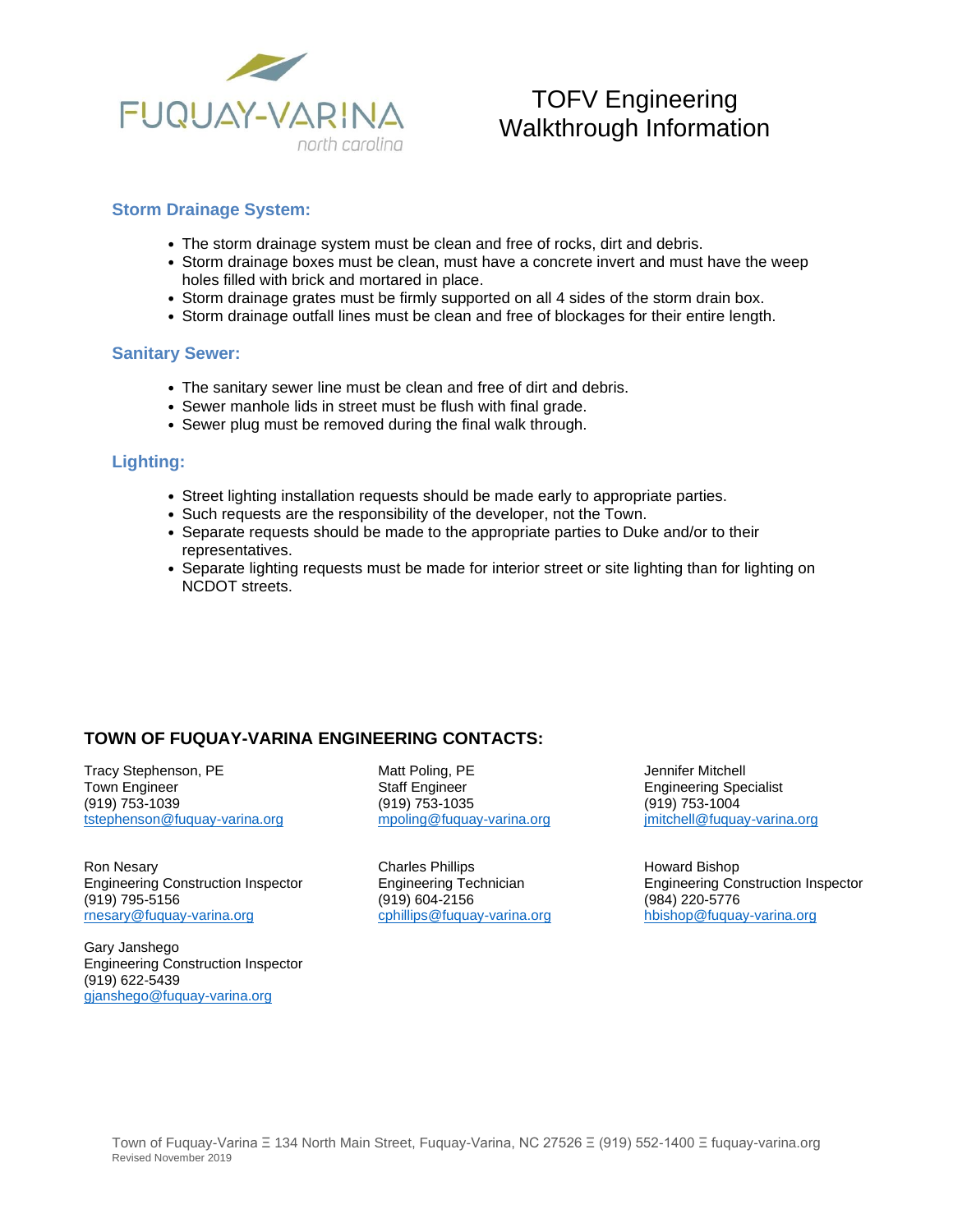

Stormwater Requirements For Final Plat / Permit Completion

# Residential ONLY

# **PRIOR TO PLAT RECORDATION:**

- 1. **Operations and Maintenance Manual**  send a completed copy to jmitchell@fuquayvarina.org (See website for form)
- 2. **Maintenance and Access Agreement**  Requires signatures and recordation; send a completed copy to jmitchell@fuquay-varina.org prior to recordation. Agreement is recorded and cross-referenced with the final plat at the time of plat recordation. The recorded copy is due to the Engineering Department within 14 days following recordation. (See website for form)
- 3. **Cost Estimate**  Send a copy to jmitchell@fuquay-varina.org. The amount of an installation performance security shall be the total estimated construction cost or cost to convert of the SCM approved under the permit, plus 25%.
- 4. **Underlying Agreement**  Once the surety is provided, an underlying agreement will be drafted by the Town and provided to the applicant for execution.
- 5. **Major Subdivision Certification**  Plat should include the *Major Subdivision Certification Infrastructure* to reference to the underlying agreement in place. See TOFV LDO *§9-6003 MAJOR SUBDIVISION PLAT CERTIFICATIONS*.

# **FOR PERMIT COMPLETION ONCE AT LEAST 75% OF HOMES ARE BUILT:**

- 6. **Engineer Certification**  send a completed, sealed, copy to jmitchell@fuquay-varina.org (See website for form)
- 7. **As-built Drawing**  Town staff will perform an as-built inspection once received. Once approved, mylars should be submitted.
- 8. **Cost Estimate** for Landscaping Installation and Ongoing Maintenance Send a copy to [jmitchell@fuquayvarina.org.](mailto:jmitchell@fuquayvarina.org)

Once all the above are complete, the original surety will be refunded, except for any amount attributable to the cost (plus 25%) of landscaping installation and ongoing maintenance associated with the SCM(s) covered by the security. Any such landscaping shall be inspected one (1) year after installation with replacement for compliance with the approved plans and specifications and, if in compliance, the portion of the surety attributable to landscaping shall be released. SCM(s) should continue to be maintained throughout the 1-year warranty period.

### See TOFV *Land Development Ordinance, §9-1405 STORMWATER MANAGEMENT REGULATIONS*